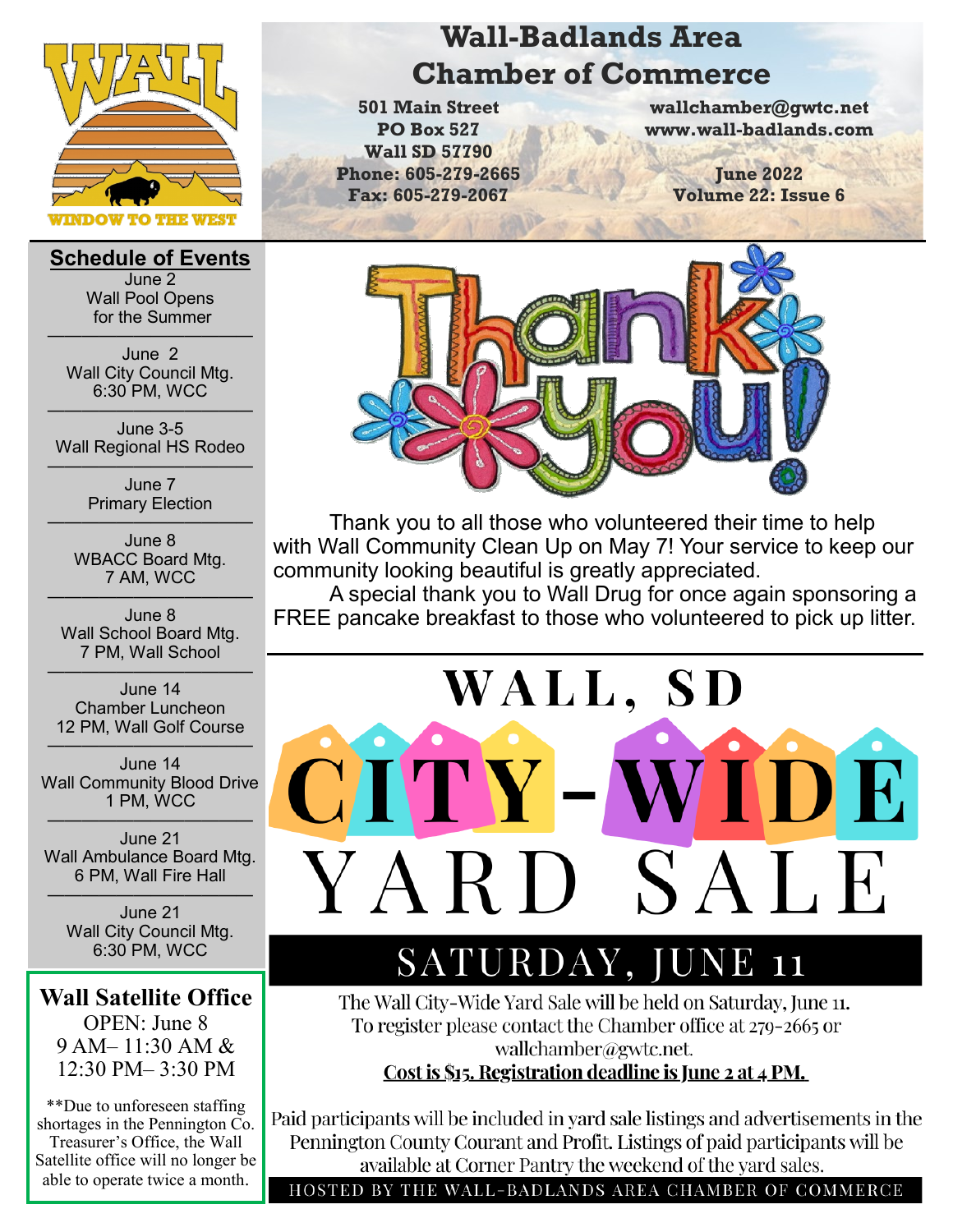# Wall-Badlands Area Chamber of Commerce Meeting Minutes May 10, 2022 Moon Luncheon Wall Golf Course

Wall-Badlands Area Chamber of Commerce Board President Gordy Kraut called the meeting to order at 12:04 PM and led the group in the Pledge of Allegiance.

Dustin Curr moved to approve meeting minutes from the April Chamber Annual Meeting. Second made by Anne Jo Spotted Bear. Motion carried. Lynn Riggins moved to approve the Treasurer's Report. Second made by Rick Hustead. Motion carried. Gordy announced upcoming events in the Wall Community and thanked those who attended the Chamber Annual Meeting as well as those who volunteered for Community Clean Up Day. A special thank you to Wall Drug for donating a pancake breakfast to the volunteers who helped with clean up. As a member of the Golf Course Board, Gordy also noted the Golf Course was very appreciative for being recognized as one of the Business Improvement Award winners.

**Wall-Badlands Area Chamber of Commerce:** Kelsey Clark: Thanks again to those who helped with Community Clean Up Day. A Community Blood Drive will be held in the Wall Community Center this afternoon; if you are interested in donating, please contact Garrett Bryan. The Chamber is organizing a Spring Crazy Days shopping event on May 13 & 14; local businesses will be offering special hours, various deals and refreshments. As part of Spring Crazy Days there will be a Shopping Passport, shoppers are encouraged to visit all participating businesses, fill out their passport and return for a chance to win a prize! Wall City-Wide Yard Sales will be held Saturday, June 11; registration is \$15 and due by June 2.

**City Of Wall:** Mary Williams: Thank you to Rick Hustead and Stan Anderson for covering the Mayorship over the past few months; Mary complimented their work and noted Rick attended many community meetings. Mary also noted that Stan Anderson has served on the Wall City Council for 38 years and Rick Hustead has served for 37 years. Mary is looking forward to learning and listening as well as seeing the City, Chamber and WEDC work together for the betterment of the community. The Echo Valley project is moving forward, the Budget Committee is looking for finance options to keep the project moving. The Wall Swimming Pool will be opening June 1.

**Wall Economic Development:** Liliya Stone: The community garden will be back this summer and all 10 beds have been spoken for. WEDC is organizing the Mailbox Project again this year to give to graduating seniors; businesses are encouraged to provide various items for the mailboxes. Movie nights will be held June 23, July 16 and July 29. A consultant has been hired to research if a senior living facility would be feasible in Wall. A company has been hired to update the housing study for the City of Wall; the study is expected to be complete by July 1.

**National Grasslands Visitor Center/ USDA Forest Service**: Travis Mason-Bushman: Due to a break a in 2- inch water line, there has been extensive water damage throughout the NGVC and the building will remain closed for the time being. A meeting was held with the Regional Office to discuss repairs and funding. The District Forest Service Office is open and has been providing some visitor services in the lobby Monday -Friday. A trailer will be brought in this summer to serve as a temporary replacement with a larger dedicated space for visitor information 7 days a week. Outside programs at the Badlands NP will begin soon. The scoping level of the post action discussion for the Pinnacles Recreation Area will be released soon.

**Black Hills & Badlands Tourism:** Kelsey Clark reporting for Hayli Hull: BH&B staff will be in the Wall-Badlands Area on May 17 to distribute Black Hills & Badlands Vacation Guides as well as Black Hills & Badlands Maps.

**Rodeo Booster Club**: Dawn Hilgenkamp: Last weekend was the HS Practice Rodeo; local kids did very well. The structure for the new crows nest is complete but interior work is still being completed. The next rodeo will be the Pennington County 4-H Rodeo on May 28; this rodeo brings a large number of people to the Wall community. The Regional HS Rodeo will be held June 3 through June 5.

**Wall School Dist.**: Pandi Pittman: The Middle School/High School Spring Concert was held May 9. The next Wall School Board meeting will be held May 11; K-5 Spring Concert May 16; Spring Academic/ Athletic Awards Night May 17; Graduation May 21; Staff Appreciation Supper May 24; last day of school May 26; and staff will be released from work May 27. Science, AD/PE, English/Oral Interp, and Computers/ Business/CTE teachers have been hired for the 2022-2023 school year; there are still 2 teacher positions open. Next year's class schedule will offer smaller class sizes with more diversity for students.

**Wall Ambulance District:** Lynn Riggins: A venomous snake training was held on May 4. Upcoming trainings include Farming Accidents May 11; Emergency Vehicle Operation May 25-26; Rodeo Accidents June 1; Lightening/Hiking Accidents June 8; Motorcycle Injuries July 6; & Grain Elevator Accidents July 13.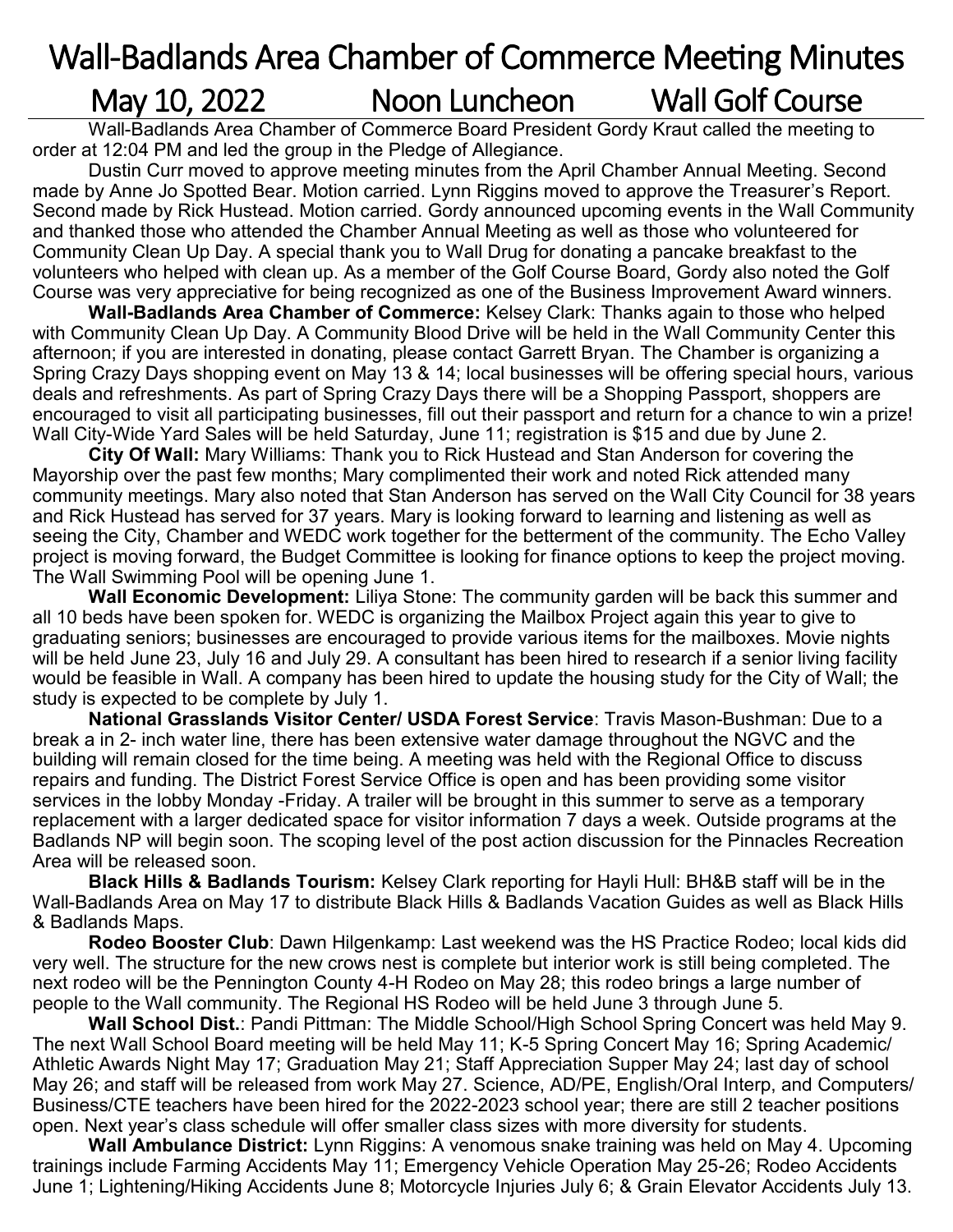The Wall Ambulance Service will be hosting a variety of activities for EMS week May 15-21; including Mobile Medic, presentation at the school, daycare visits, bicycle rodeo, car seat program, free bicycle helmets, a chili cook-off and more.

West River Electric: Dawn Hilgenkamp: WREA is accepting applications for a Communications Specialist located in the Rapid City office. Applications for the position can be found online; the deadline to apply is May 27.

Golden West: Jody Bielmaier: Beginning on June 22, 10-digit dialing will go into effect for all Golden West landlines; this is a requirement from the FCC. Reminder that if you need assistance for Golden West services, you can reach out via phone, office visit or webchat.

The Chamber is holding a \$100 WALL BUCK\$ drawing at each Chamber Luncheon; all paid Chamber Members will be entered into the drawing but must be present to win. The drawing will be a rolling jack pot. The winner of the \$100 WALL BUCK\$ for the May luncheon is Crazy Horse Memorial; with no one from the business being present the jackpot will increase to \$200 for the June luncheon.

With no other business. Dustin Curr moved to adjourn the meeting at 12:31 PM. Second made by Travis Mason-Bushman, Motion carried.

## **WALL BEAUTIFICATION COMMITTEE**

Is seeking an individual to water flowers on Main Street. 1-2 hours of work per day. Competitive wage! If interested please contact Kelly Welsh 605-441-7409, Bev Dartt 605-279-2207, or Donna Crown 605-685-3755

# **Wall Swimming Pool**

## Opening day: June 2, 2022

Hours: 12:00-6:00pm (Swim lesson days 1:00-6:00pm)

## Sunday-Monday

**Admission is Free** 

Pool will Close if: \*\*The air temp is 68 degrees or less \*\*Health or Safety Hazard is present \*\*Lightening or severe storm warning \*\*Staff shortage

**Updates will be posted on** City of Wall Facebook page

# **Swimming Lessons**

### Cost: \$21.30(tax included), per level, per child Call the Wall City office at 605-279-2663 to register Payment: The City office or online @ wallsd.us. NOT at the Pool

#### June 20 - 24

- ٠ Level 3, 9:00-10:00am
- Level 2, 10:15-10:45am
- Level 1, 11:00-11:30am
- Preschool, 11:45-12:15am
- Mommy & Me, 12:15-12:45

#### June 27 – July 1

- Level 4, 9:00-10:00am
- Level 2, 10:15-10:45am ٠
- Level 1, 11:00-11:30am
- ٠ Preschool, 11:45-12:15am
- Mommy & Me, 12:15-12:45

### July 11 - 15

- Level 5 & 6, 9:00-10:00am
- Level 3, 10:00-11:00am
- Level 2, 11:00-11:30am
- Level 1, 11:45am-12:15pm
- Mommy & Me, 12:15-12:45

### \*\*\* Pre-registration and payment are required prior to lessons.

\*\* Number of children per lesson limited (Please only sign up for one session at a time) \* Lessons are weather permitting

Mommy & Me classes (Free of charge): Parents **MUST** get in the water with your child Lifeguards do not give lessons. Only suggestions (if asked)